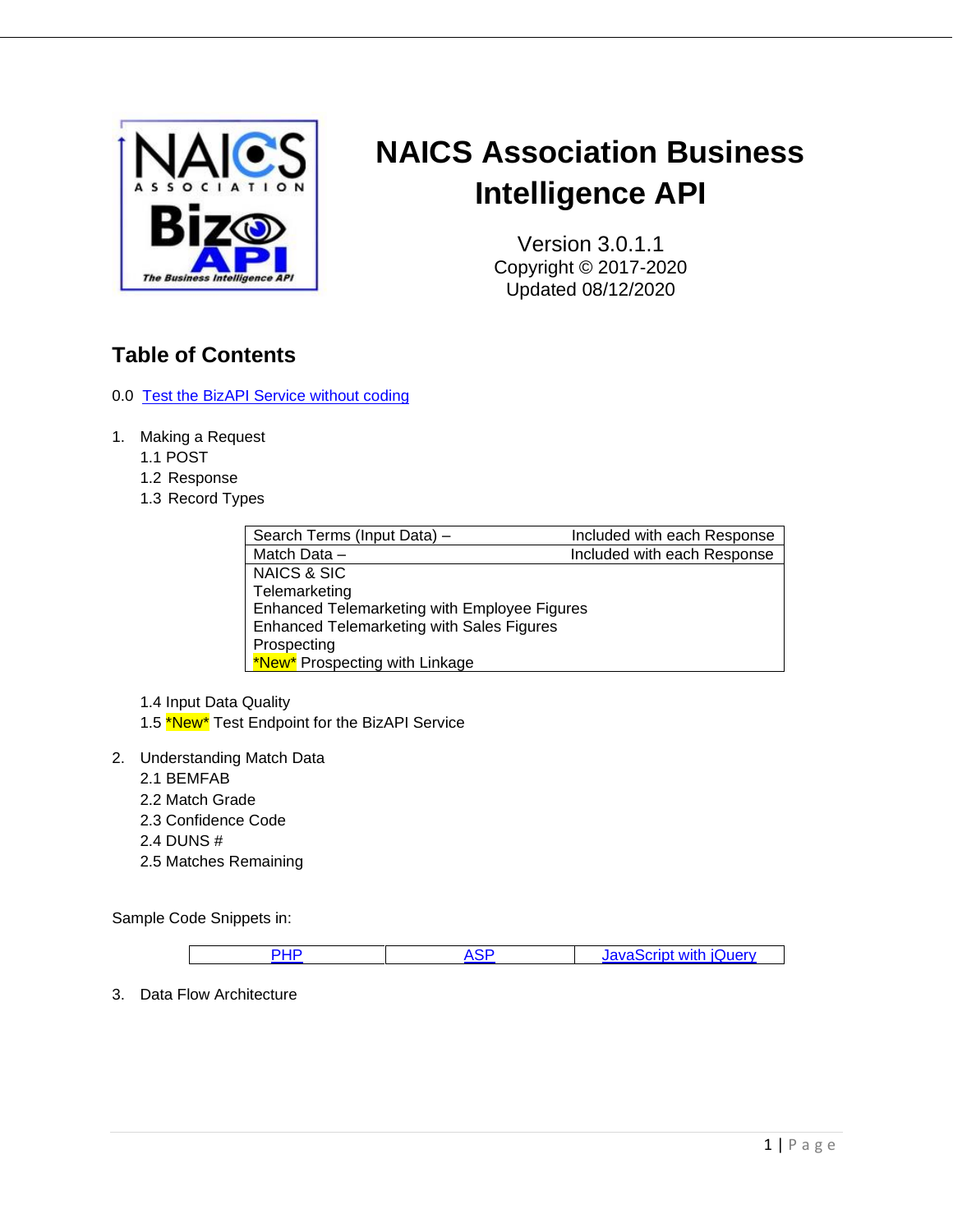## <span id="page-1-0"></span>0.0 Test the BizAPI without coding

You can test the API service without doing any coding. Just go to this link, [https://www.naics.com/naics](https://www.naics.com/naics-api-test/)[api-test/,](https://www.naics.com/naics-api-test/) enter your credentials and fill the form with the Company record data. When submitted, you will see the JSON result of your request.

## 1.0 Making a Request

The API is organized around REST. All requests should be made over SSL. All request and response bodies, including errors, will be encoded in JSON. Requests are Authenticated via Basic Authentication. A maximum of 3 Requests can be made per rolling second. If you need this temporarily boosted for a large project, please reach out to your API Account contact or [APICloudSolutions@NAICS.com](mailto:APICloudSolutions@NAICS.com) for support.

The BizAPI Utilizes Basic Authentication. Credentials are given to you during your Account Activation.

For Example:

 **Username:** JohnDoeInc **Password:** xxxx xxxx xxxx xxxx xxxx xxxx Spaces in Password MUST be kept

# 1.1 POST

POST<https://www.naics.com/wp-json/naicsapi/v1/cosearch>

The POST body should contain the following fields (replace Fields in Yellow with Company Data):

```
 "companyName": "Apple Inc",
 "address": "1 Apple Park Way",
 "city": "Cupertino",
 "state": "CA",
 "postalCode": "55144",
 "country": "US",
 "phone": "4089961010"
```
See Sample Code in [ASP,](#page-12-0) [PHP,](#page-9-0) and [JavaScript with jQuery](#page-15-0) at the bottom of this Document.

### 1.2 Response

The BizAPI returns standard Success and Error Codes.

HTTP Status codes

- 200 OK
- 400 Syntax Error
- 401 Credentials Missing or Invalid.
- 403 "Request not submitted due to lack of searches. Contact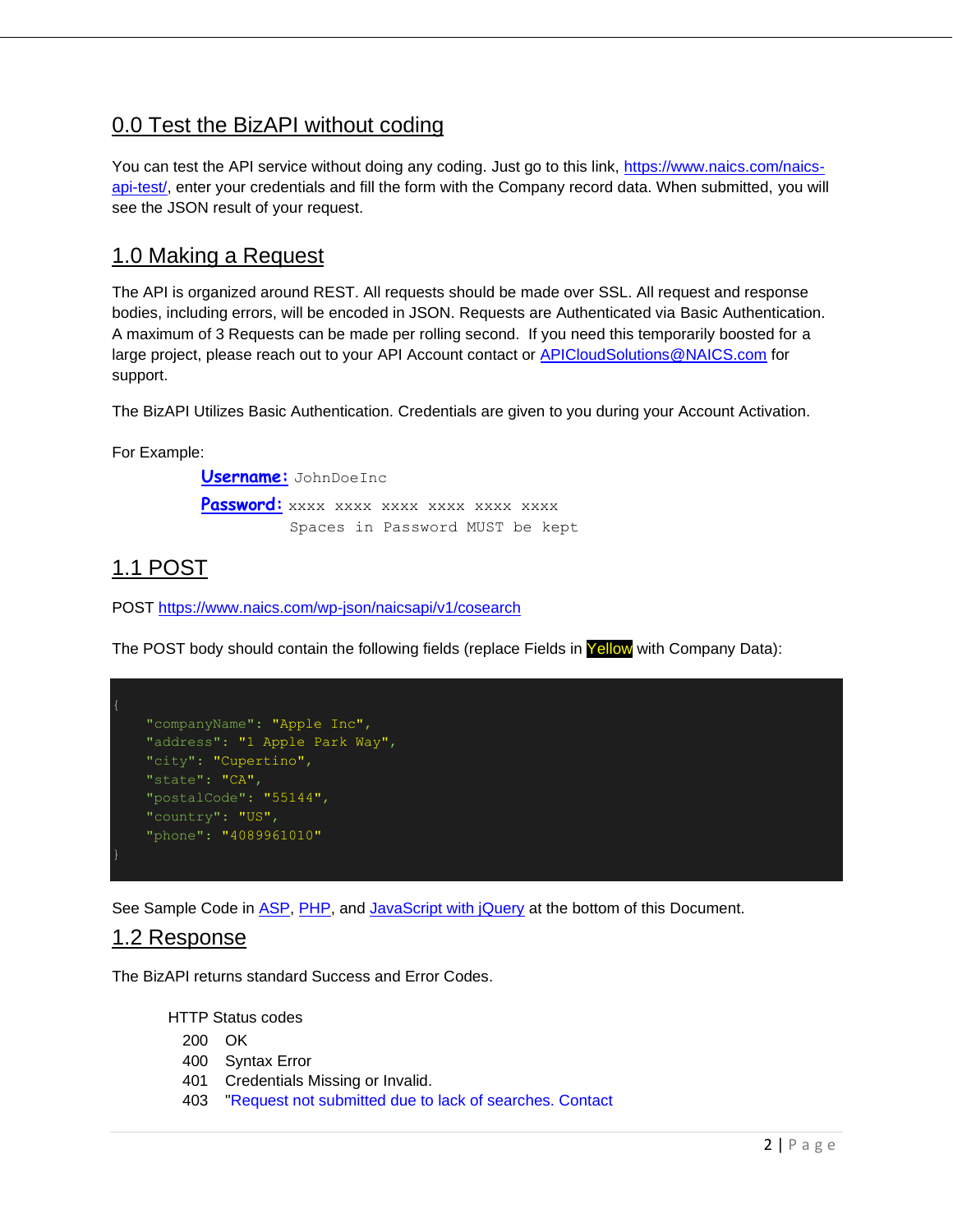#### apicloudsolutions@naics.com or call 973-625- 5626 to purchase more searches. "

- 429 "Too many requests. Please limit your reqests to 3 per second"
- 500 Internal Server Error

If submission successfully processes (code 200) but no match can be found, the following JSON will be returned. Text in Search Terms will reflect Company information submitted

```
 "Search Terms": {
    "Company Name": "Not a Real Company",
    "Street Address": " 123 Bad Street Address",
   "City": "Wrong City",
    "State": "Wrong State",
    "Zip Code": "33556",
    "Country": "US",
    "Phone": ""
 "Matching Data": {
    "DUNS #": "",
    "Matches Remaining": 94935
 "Appended Data": {
    "Location Type": "",
    "8 Digit SIC 1": "",
    "8 Digit SIC 2": "",
    "NAICS 1 Description": "No match found"
```
If a match can be found, the following JSON will be returned, based on the record layout Established when Credentials were created. See Record Layouts for more information. Below is an example of all possible fields (results continue onto next page).

```
 "Search Terms": {
     "Company Name": "Apple Inc",
     "Street Address": "1 Apple Park Way",
     "City": "Cupertino",
     "State": "CA",
     "Zip Code": "55144",
     "Country": "US",
     "Phone": "4089961010"
 "Matching Data": {
     "BEMFAB": "M",
     "Match Grade": "AAAAAZA",
     "Confidence Code": "10",
     "DUNS #": "06-070-4780",
     "Matches Remaining": 94935
 "Appended Data": {
```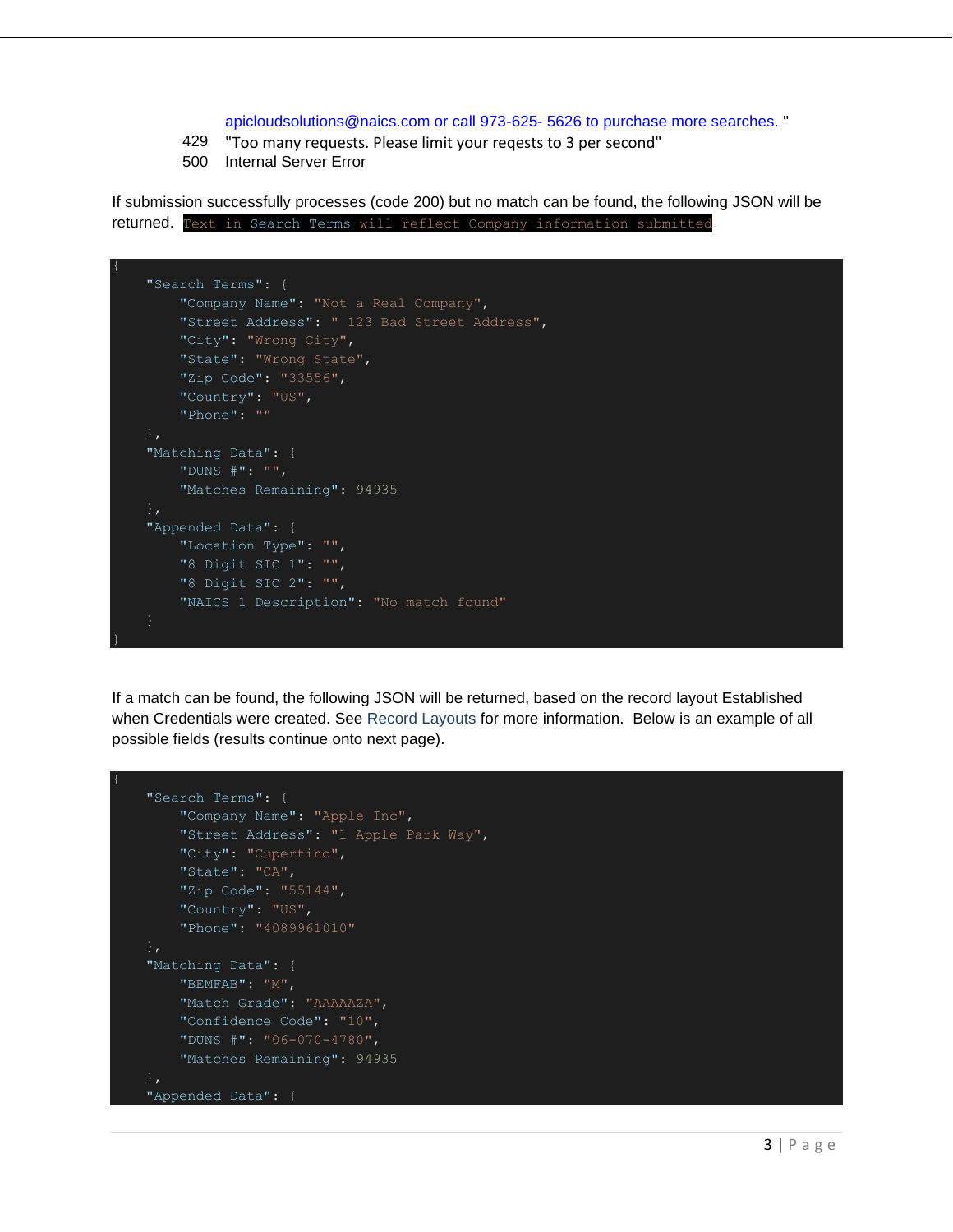```
"Company Name": "Apple Inc.",
         "Secondary Business Name": "Apple",
        "Address Source": "physical address",
        "Street Address": "1 Apple Park Way",
        "PO Box": "",
         "State/Province": "CA",
        "City": "Cupertino",
        "ZIP Code": "95014-0642",
         "Country": "USA",
        "Phone": "4089961010",
        "URL": "www.apple.com",
        "CEO Title": "Chief Executive Officer",
        "CEO Name": "Timothy D Cook",
        "CEO First Name": "Timothy",
        "CEO Last Name": "Cook",
        "Line of Business": "Radio and TV communications equipment,nsk",
        "Location Type": "Headquarters",
        "Year Started": "1977",
        "Employees on Site": "2000",
        "Employees Total": "137000",
        "Sales Volume": "260,174,000,000",
        "4 Digit SIC 1": "3663",
        "4 Digit SIC 1 Description": "Radio and T.v. Communications Equipment",
         "4 Digit SIC 2": "3571",
        "4 Digit SIC 2 Description": "Electronic Computers",
        "8 Digit SIC 1": "36639906",
        "8 Digit SIC 1 Description": "Mobile communication equipment",
        "8 Digit SIC 2": "35719904",
        "8 Digit SIC 2 Description": "Personal computers (microcomputers)",
        "NAICS 1 Code": "334220",
         "NAICS 1 Description": "Radio and Television Broadcasting and Wireless Communi
cations Equipment Manufacturing",
        "NAICS 2 Code": "334111",
        "NAICS 2 Description": "Electronic Computer Manufacturing",
         "Subsidiary Indicator": "not a subsidiary site",
        "Global Ult DUNS #": "060704780",
        "Global Ult Bus. Name": "Apple Inc.",
        "Global Ult Indicator": "Y",
         "Global Ult State/Province": "California",
        "Global Ult Country": "USA",
        "Domestic Ult DUNS #": "060704780",
        "Domestic Ult Bus. Name": "Apple Inc.",
        "Domestic Ult State/Province": "California",
        "Domestic Ult Country": "USA",
        "HQ/Parent Ult DUNS #": "",
         "HQ/Parent Ult Bus. Name": "",
        "HQ/Parent State/Province": "",
        "HQ/Parent Country": "",
        "Hierarchy Code": "1",
        "# of Family Members": "727"
```

```
4 | P \text{ a g e}
```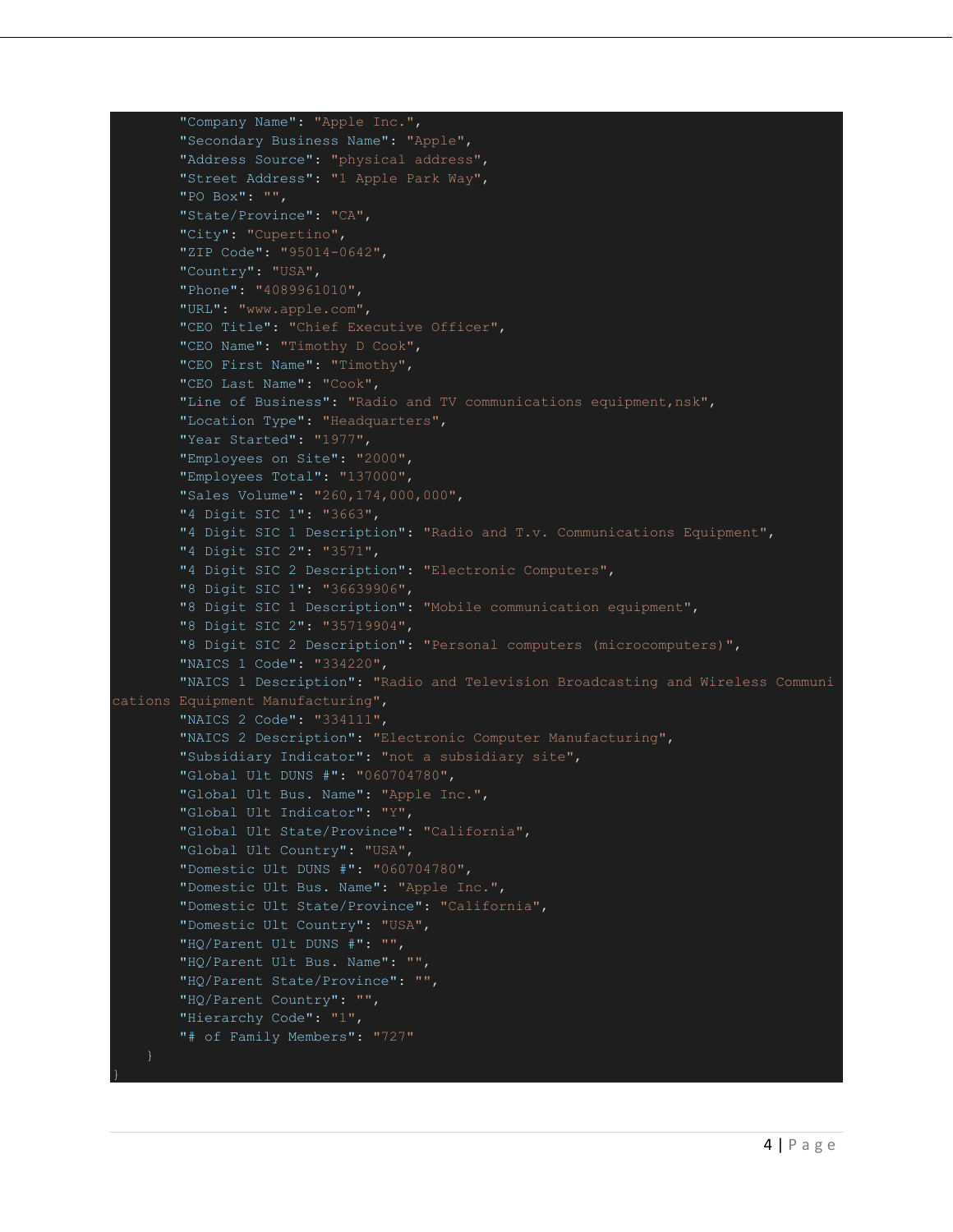## 1.3 Record Layout Types

Each Record Layout utilizes a unique price tier. Contact [APICloudSolutions@NAICS.com](mailto:APICloudSolutions@NAICS.com) or your NAICS Representative to acquire Pricing.

Each Successful Response will include the *Search Terms (Input Data)*, *Matching Data*, and *Appended Data*. The *Appended Data* Returned will be based on one of the following Layouts:

#### **NAICS & SIC Layout**

Includes the Following:

| 4 Digit SIC 1 |  |                           |
|---------------|--|---------------------------|
|               |  | 4 Digit SIC 1 Description |
| 4 Digit SIC 2 |  |                           |
|               |  | 4 Digit SIC 2 Description |
| 8 Digit SIC 1 |  |                           |
|               |  | 8 Digit SIC 1 Description |

#### **Telemarketing Layout**

Includes *NAICS & SIC* content PLUS:

Company Name **Phone** Secondary Business Name CEO Title Address Source **CEO** Name Street Address CEO First Name PO Box CEO Last Name State/Province Line of Business City **City** City **City City City City City City City City City City City City City City City City City City City City City City City City City City City City City C** ZIP Code Year Started

8 Digit SIC 2 4 Digit SIC 1 Description 8 Digit SIC 2 Description NAICS 1 Code **NAICS 1 Description** NAICS 2 Code **NAICS 2 Description** 

#### **Enhanced Telemarketing with Employee Figures Layout**

Includes *NAICS & SIC* + *Telemarketing* content PLUS: Employees on Site Employees Total

#### **Enhanced Telemarketing with Sales Figures Layout**

Includes *NAICS & SIC* + *Telemarketing* content PLUS: Sales Volume

#### **Prospecting Layout**

Includes *NAICS & SIC* + *Telemarketing* content PLUS:

Employees on Site Employees Total Sales Volume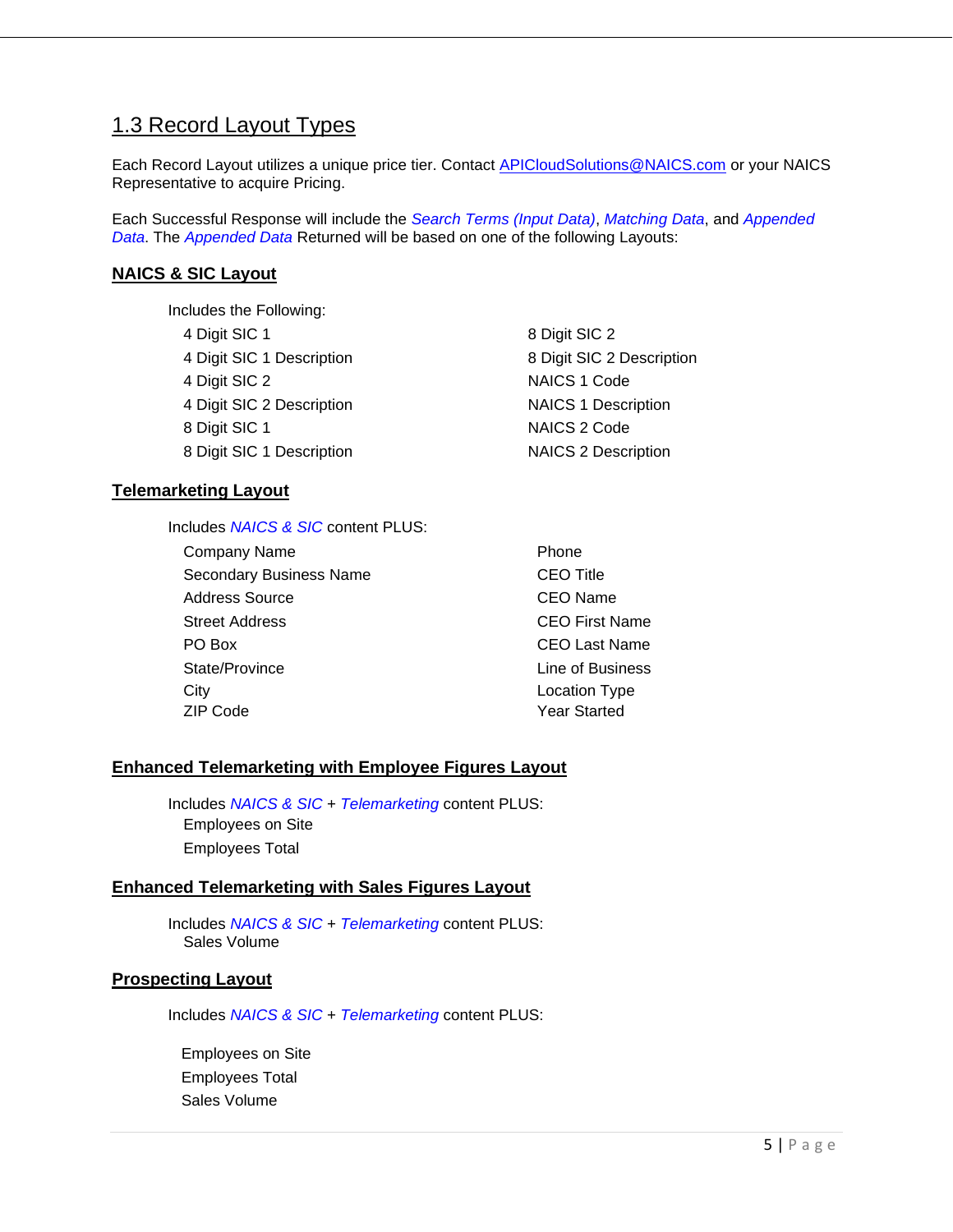### **Prospecting with Linkage Layout**

Includes *NAICS & SIC* + *Telemarketing* + *Prospecting* content PLUS:

| <b>Fields Returned</b>          | <b>Explanation of Fields</b>                                                                                                                                                                                                                                                                                                                                                                                 |
|---------------------------------|--------------------------------------------------------------------------------------------------------------------------------------------------------------------------------------------------------------------------------------------------------------------------------------------------------------------------------------------------------------------------------------------------------------|
| Subsidiary Indicator            | Indicates if Appended Record is/is not 50%+ own by a Parent.                                                                                                                                                                                                                                                                                                                                                 |
| Global Ult Indicator            | Indicates if Appended Record is/is not the Global Ult Record.                                                                                                                                                                                                                                                                                                                                                |
| Global Ult DUNS #               | The Global Ultimate Company is the highest family member in                                                                                                                                                                                                                                                                                                                                                  |
| Global Ult Bus, Name            | any country within the Appended business record's Family Tree.<br>A subject may be its own Global Ultimate.                                                                                                                                                                                                                                                                                                  |
| Global Ult State/Province       |                                                                                                                                                                                                                                                                                                                                                                                                              |
| <b>Global Ult Country</b>       |                                                                                                                                                                                                                                                                                                                                                                                                              |
| Domestic Ult DUNS #             | The Domestic Ultimate Company is the highest family member                                                                                                                                                                                                                                                                                                                                                   |
| Domestic Ult Bus. Name          | in the same country as the Appended business record. A subject<br>may be its own Domestic Ultimate.                                                                                                                                                                                                                                                                                                          |
| Domestic Ult State/Province     |                                                                                                                                                                                                                                                                                                                                                                                                              |
| Domestic Ult Country            |                                                                                                                                                                                                                                                                                                                                                                                                              |
| HO/Parent Ult DUNS #            | If Appended Record is a Headquarters or Single Location, then                                                                                                                                                                                                                                                                                                                                                |
| <b>HQ/Parent Ult Bus. Name</b>  | these fields reflect the Parent Company which has 50%+<br>ownership of the Appended business record.                                                                                                                                                                                                                                                                                                         |
| <b>HQ/Parent State/Province</b> | If the Appended Record is a Branch Location, then these fields                                                                                                                                                                                                                                                                                                                                               |
| <b>HQ/Parent Country</b>        | reflect the Headquarter Location the Branch reports to.                                                                                                                                                                                                                                                                                                                                                      |
| <b>Hierarchy Code</b>           | The hierarchy code is a two-digit field which determines the<br>records relative position in a family tree by indicating its<br>relationship to other records. The hierarchy code functions in the<br>following way- Global Ultimates have a hierarchy code of-01.<br>Subsidiaries have a hierarchy code of one greater than their<br>parents. Branches have a hierarchy codeequal to their<br>headquarters. |
| # of Family Members             | The total number of family members within a family tree. This<br>countincludes the global ultimate itself, all global ultimates'<br>branch locations, all subsidiaries, and all subsidiary branch<br>locations.                                                                                                                                                                                              |

### 1.4 Improving Input Data Quality

The User should get data for their match project from the highest and best source of data they have internally. (Often, highest  $\neq$  best)

• By Highest, we mean the source that is closest to the point of data entry (when they open a new account, the data is entered at that point.)

• By Best, we mean the source that has the most accurate data contained in the match input fields and it should have the most complete data available.

Other factors, which will affect input file accuracy, include situations where content is contained in the wrong field. For instance, we frequently see situations where the User will contain information in their Address field, which in fact is not the customer's address.

Some common examples of this issue:

1. Where the address field contains information other than an address. For instance:

- a) A person's name or
- b) ATTN TO:
- c) A Department Name
- d) A second Company Name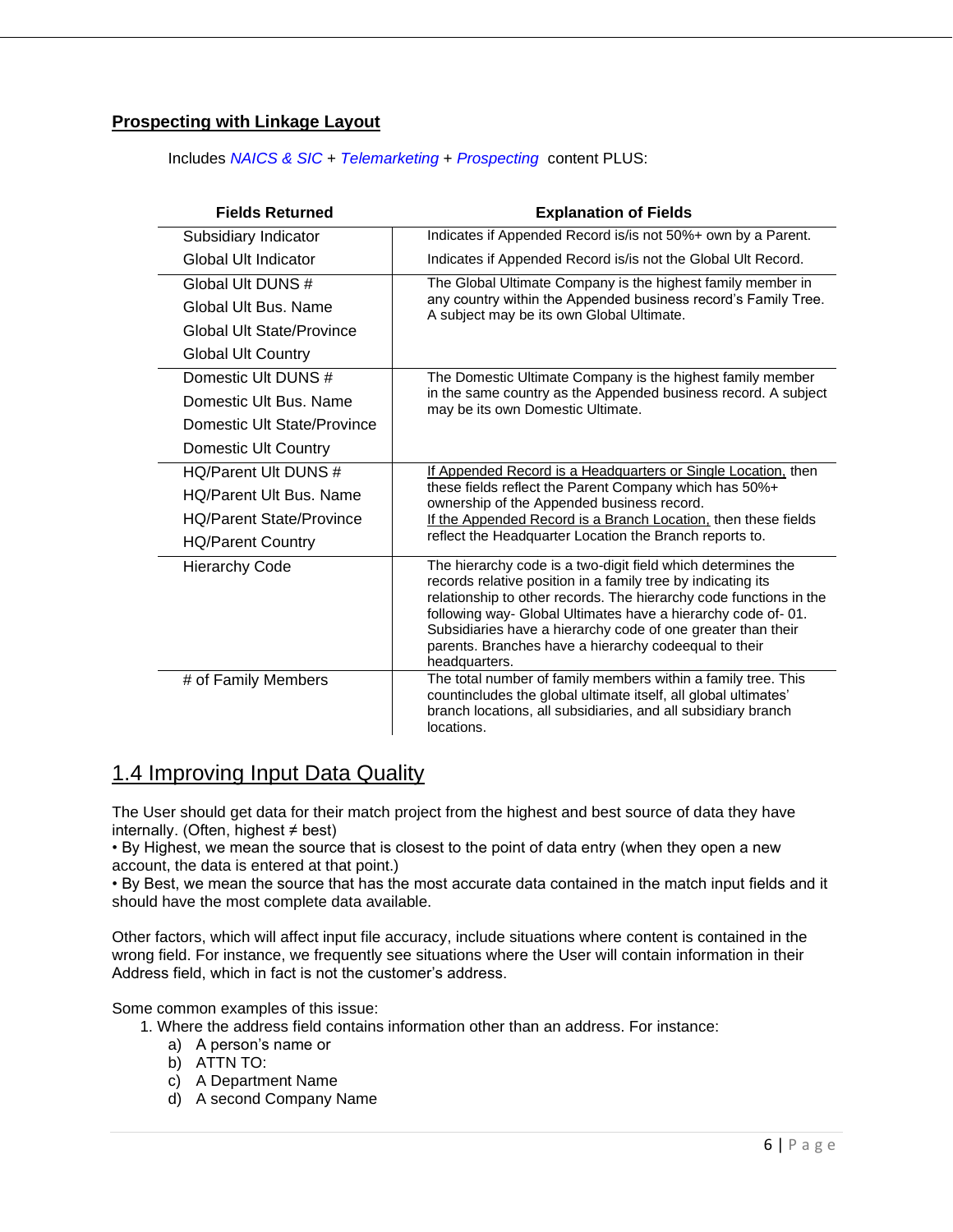2. Where the address correlates to a Different Business then provided in the record. This frequently occurs where the User sells through dealers and/or Value Added Resellers (VARs). It can also occur if the Business on Record provides the Address of the Third Party they representing instead of their own.

Where possible, the User should eliminate or correct the bias these inaccuracies cause before submitting a request.

#### **Request Parameters**

The BizAPI utilizes intuitive Matching software to match against Records written in many different styles.

Below are some insights to ensure you are maximizing the opportunities to Append successfully:

- Each Field can handle over 200 characters. 65 characters or less is generally better for matching.
- No layout needs to be specified when submitting a request. Layout is established upon API Credential Activation.
- Special Characters such  $\dot{O}$   $\kappa$   $\alpha$  and  $\odot$  will not be acknowledged by the API and may be turned into a question mark (?) if a match is found. Avoid using special characters if you can.
- "companyName": "<company name>", should contain only One company name. If working with more than One name for the same organization, consider running a second round using the Additional Name if the first submission does not append.
- "*address*": "<*address*>" Should only Contain the Street Address OR a PO Box #.
- "*phone*": "<*phone*>" can handle most Standard Phone Formats. Don't include Extensions. Use a string of numbers with no Special characters to ensure the highest chance for a match.
- If a submission has a Zip code but lacks City and/or State information, our system will use the Primary Postal City and State linked to the Zip code in order to allow for an append to be possible.
- Use Data written in a Standard Postal Code convention when able. Ex. Avenue can be written as: Av, Ave, Aven, Avenu, Avenue, Avn, Avnue.

#### **Completeness**

The customer should supply as many of the fields in the input layout as possible. Not only should they supply as many of the fields, but also the fields should be populated as completely as possible. Only Records matched at a Confidence score of 7 or higher will be appended, so Records that lack 3 or more fields are not likely to match at a sufficient Confidence Level to Append.

If you have a significantly number of Business Records that lack Complete address information, consider utilizing our Batch Append Service to enrich your data based on looser Parameters. Reach out to your NAICS Representative or [Appends@naics.com](mailto:Appends@naics.com) to discuss your data challenges.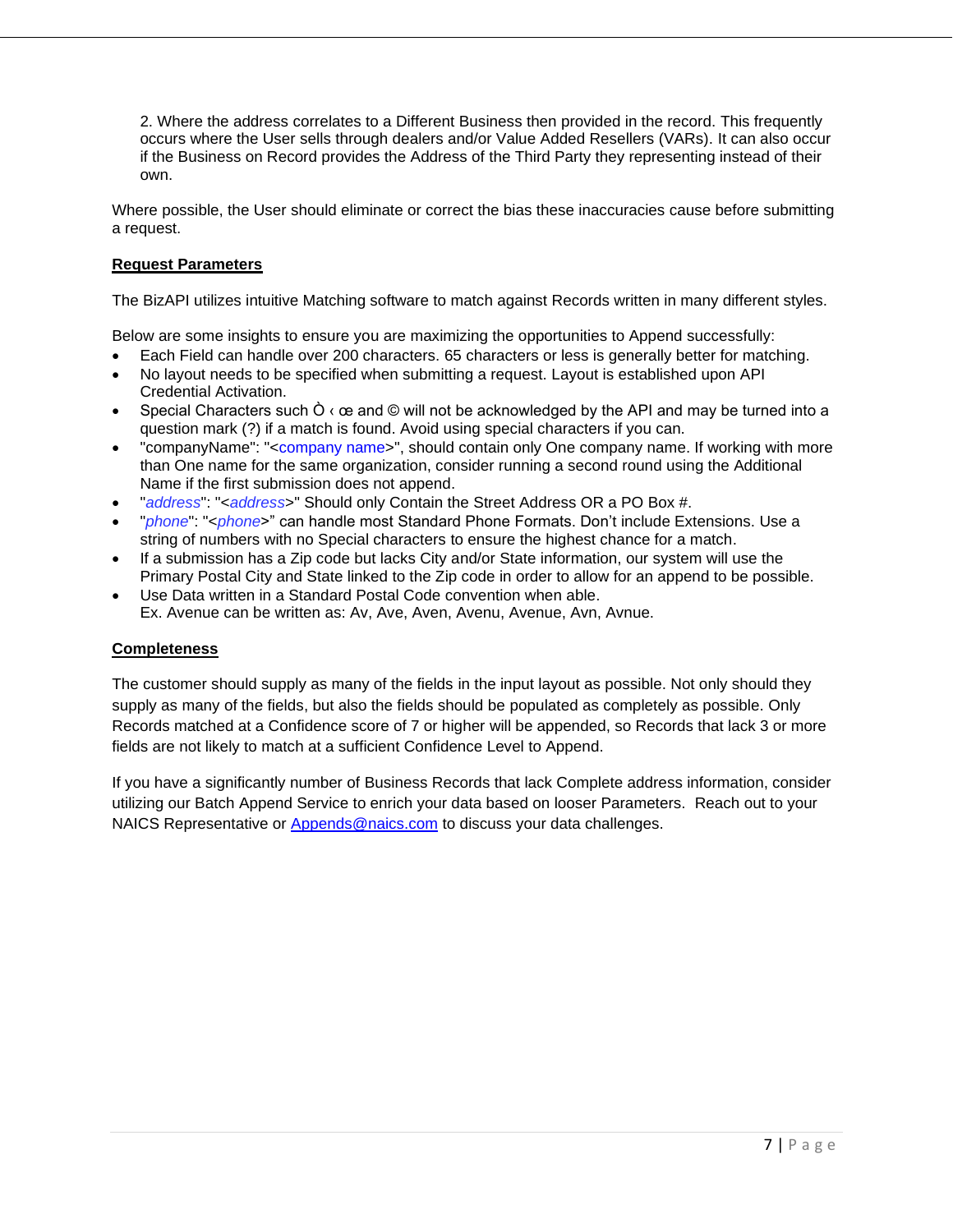## 1.5 Test Endpoint (Sandbox) for the BizAPI Service

A Test Endpoint has been created to allow Users to submit fake responses for testing with Third Party Applications without having to consume existing credits.

POST <https://www.naics.com/wp-json/naicsapi/v1/cosearchtest>

The Sandbox requires basic authentication just like the live endpoint.

To Yield a Successful append result, the POST body should contain the following fields (no need to replace Fields in Yellow with Real Company Data). With one exception (explained below), any request will reflect the Same Layout Established for the Account, but with Fake Business Data.



To yield an Unsuccessful append result, the POST body must contain the exact following fields. The Unsuccessful Response will be in the same format as in the Live Endpoint.

```
 "companyName": "Bad Company ABC",
 "address": "123 Test Ave ",
 "city": "New York",
 "state": "NY",
 "postalCode": "55555",
 "country": "USA",
 "phone": "5555555555"
```
# 2.0 Understanding Matching Data

Matching Data is included to help you understand the Quality of the Appended data Matched to your Input Data.

There are 5 Fields included:

| "BEMFAB":            |
|----------------------|
| "Match Grade":       |
| "Confidence Code":   |
| "DUNS #":            |
| "Matches Remaining": |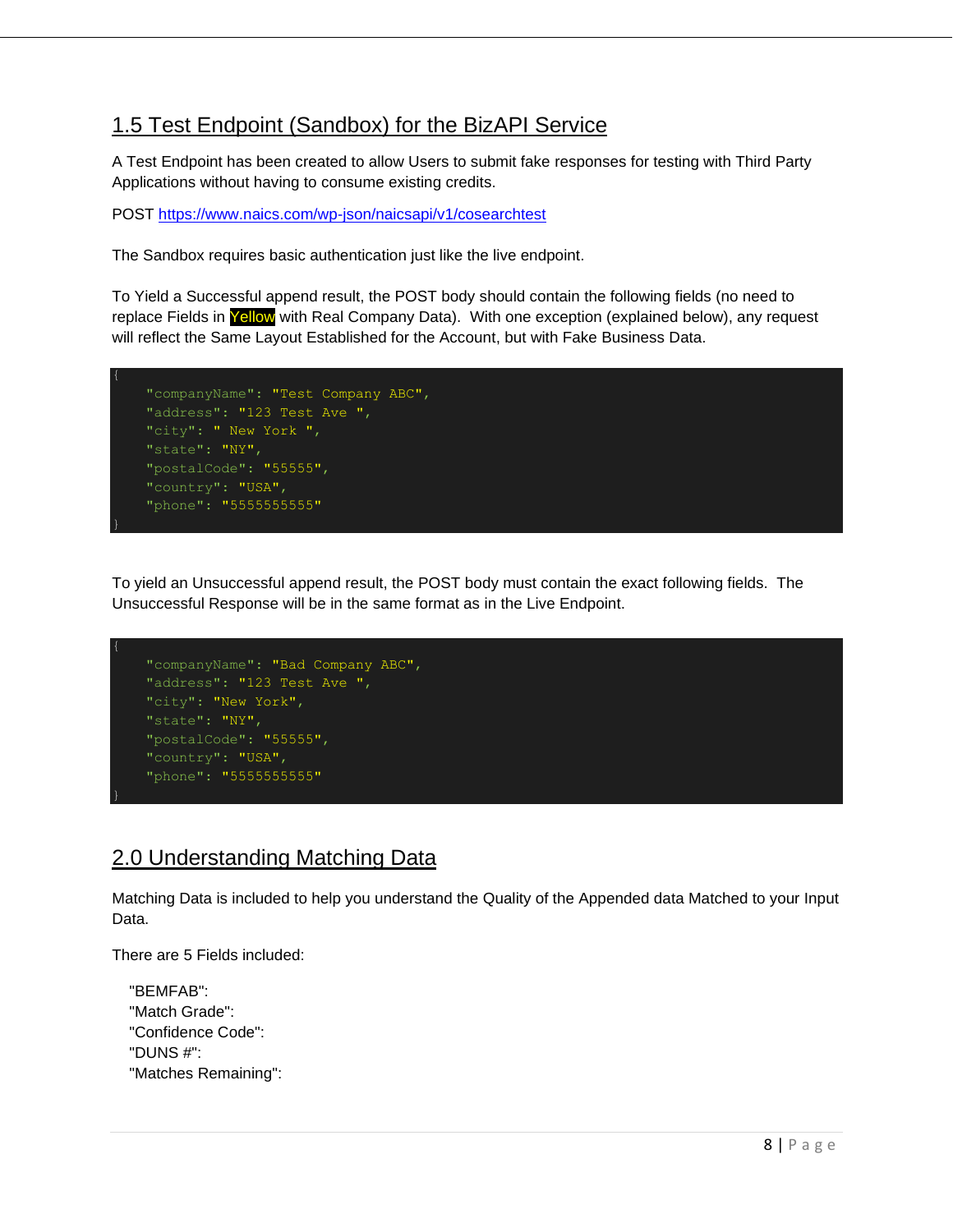### 2.1 Bemfab

The Bemfab indicator gives insight about the Marketability of the Appended data. It will return a Single Letter Response or return as blank. These are the meanings behind each Possible Return Value:

Blank: Marketability is undefined.

M = Matched to Marketable Record File.

A = Dun's numbered record that has been flagged as undeliverable. Industry will be appended.

D = At the customer's request the record has been De-listed. Can't sell company name but can append Industry code.

O = Unconfirmed record or confirmed as Out of business.

### 2.2 Match Grade

The Match Grade will return a 7 Letter String when a Successful Match occurs. Each letter indicates how successfully a piece of the Input Data was matched to the Database Record.

Here is an example of how the String might look: ABAAAFZ

This is the sequence in which the Match Grade string reflects each data element.

- 1. Company Name
- 2. Street Address Number
- 3. Street Name
- 4. City
- 5. State
- 6. PO Box\*
- 7. Telephone

Letter Grades should be interpreted in the following way:

- **A**  Same: ABC WIDGET MFG vs. ABC Widgeting MFG
- **B**  Similar: ABC Widget MFG vs. ABC MFG
- **F**  Different: ABC Widget MFG vs. XYZ MFG
- **Z**  Null: One or Both are Null (Blank)

\*Note: When you submit a record, you can supply Either a Street Address or a PO Box in the "*address*": "<*address*>" field. If the Record fails to Match on Street Address, it is recommended you try again using the PO Box Address.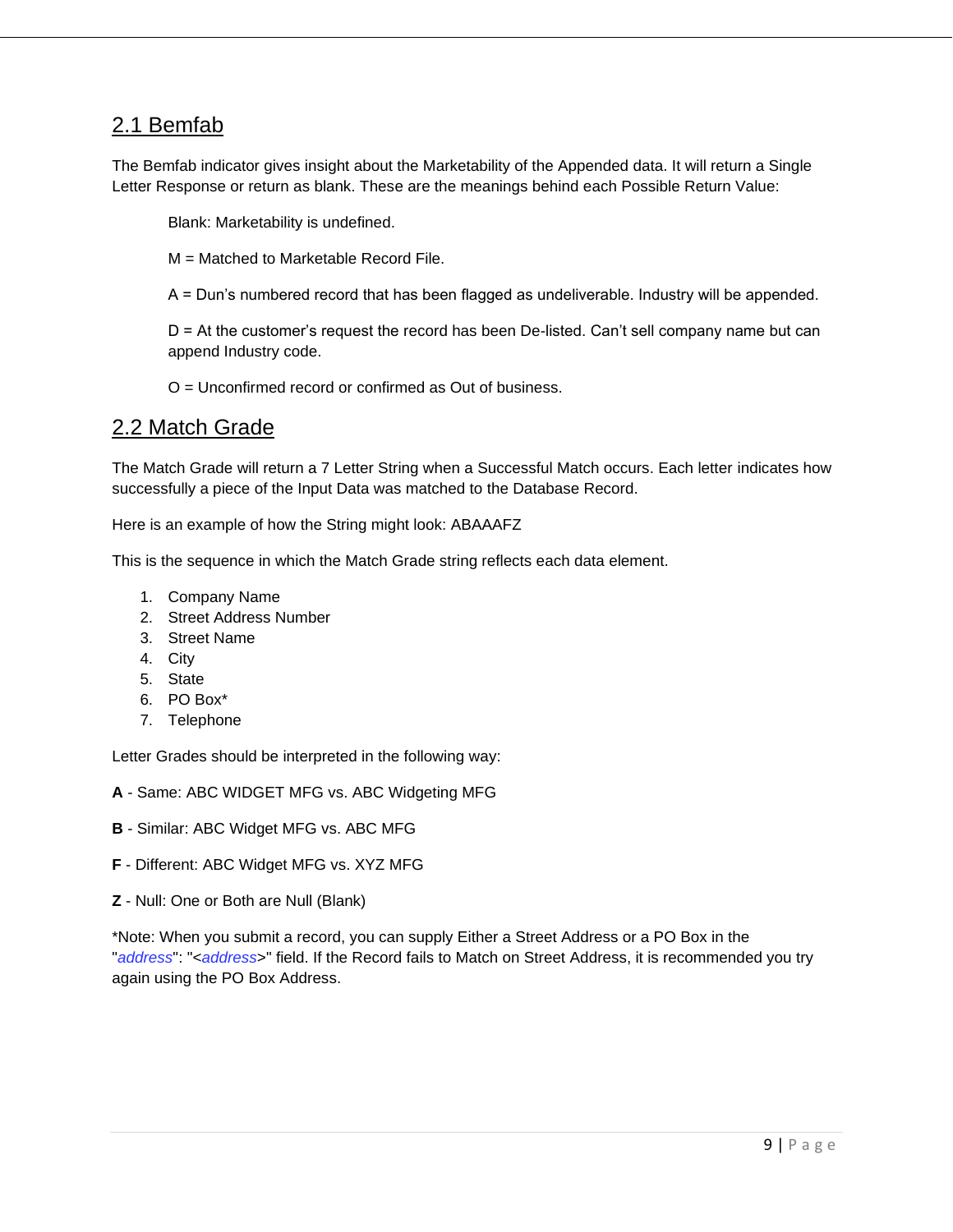# 2.3 Confidence Code

Confidence codes indicate the strength of match or our "Confidence Level" in that particular match. 10 is the highest confidence level for a matched record down to 4 which is the loosest match. The API only appends Records with a Confidence Level of 7 or Higher. Commonly all records matched at 7 or higher are strong matches. 6's can be strong matches, but not consistently enough to allow through the API. 5's and 4's are either just a Company Name or Physical Address match so we typically don't append to them.

# 2.4 DUNS #

The D&B D-U-N-S® Number is a unique nine-digit identifier for businesses. It is used to establish a business credit file, which is often referenced by lenders and potential business partners to help predict the reliability and/or financial stability of the company in question. D-U-N-S, which stands for data universal number system, is used to track and maintain accurate and timely information on +265M global businesses. (source- [http://www.dnb.com/duns-number.html\)](http://www.dnb.com/duns-number.html)

## 2.5 Matches Remaining

This Field indicates how Many Search Credits you have remaining before the API will stop working. To Increase your Credits, or request assistance please email us at [APICloudSolutions@NAICS.com,](mailto:APICloudSolutions@NAICS.com) or call 973-625-5626.

# <span id="page-9-0"></span>**Go to Next Page for Code Snippets**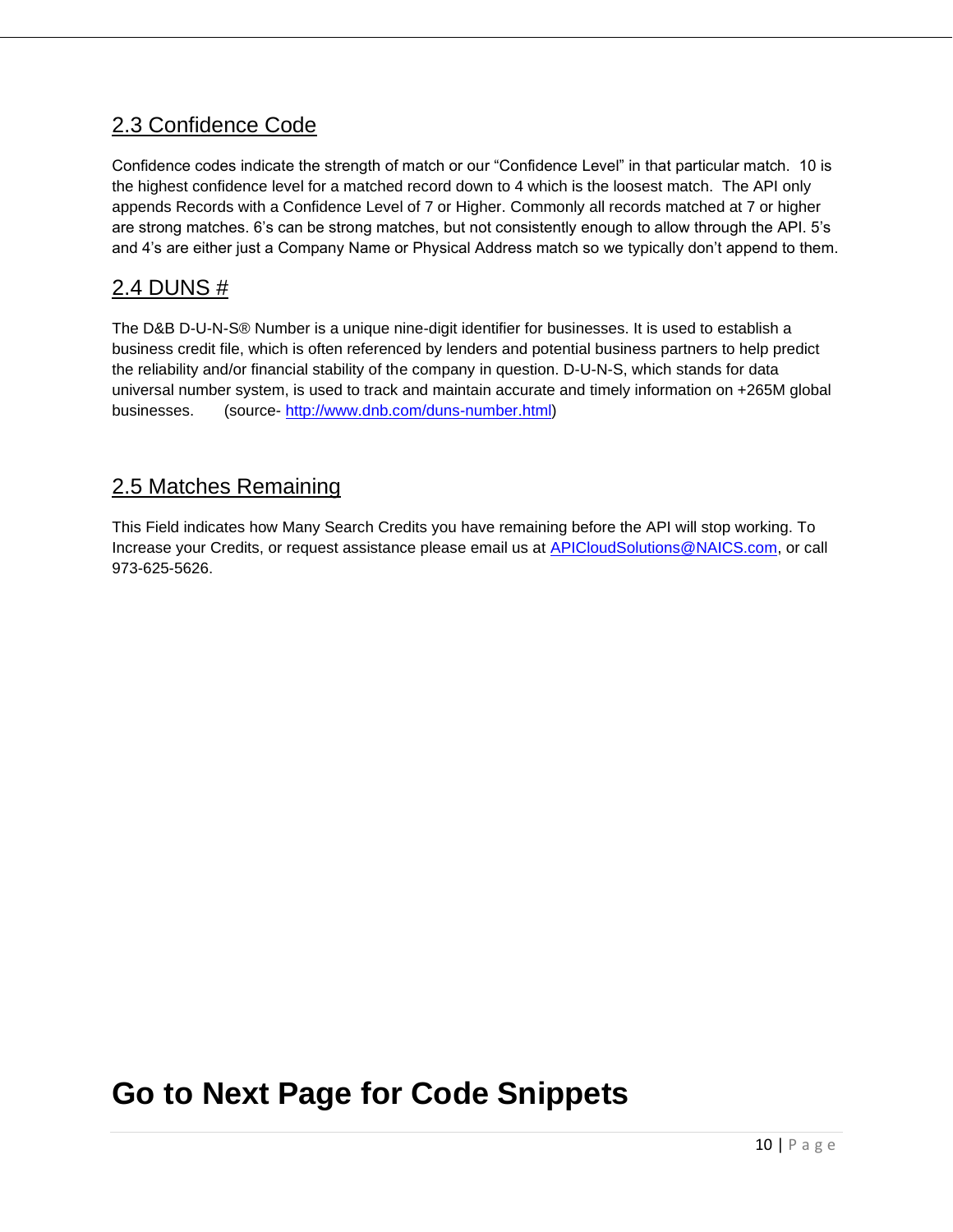# **CODE SNIPPET FOR PHP**

```
<?php
```
\$username = "xxx"; *//Replace xxx with your username.* \$password = "xxx"; *//Replace xxx with yor password.*

\$credentials = base64\_encode(\$username.":".\$password);

#### if (!empty(\$\_POST)){

```
// Collect data posted from form into an array.
$companyInfo = array(
          'companyName' => $_POST['companyName'],
          'address' => $_POST['address'],
          'city' => \oint POST['city'],
          'state' => \frac{1}{2} POST['state'],
          'country' => $_POST['country'],
          'phone' => $_POST['phone'],
          'postalCode' => $ POST['postalCode'],
```
#### );

*// Prepare REST request // Get cURL resource*  $$ch = curl_init()$ ;

#### *// Set url*

```
 'https://www.naics.com/wp-json/naicsapi/v1/cosearch');
// Set method
curl_setopt($ch, CURLOPT_CUSTOMREQUEST, 'POST');
// Set options
curl_setopt($ch, CURLOPT_RETURNTRANSFER, 1);
// Set headers
curl_setopt($ch, CURLOPT_HTTPHEADER, [
 "Authorization: Basic ".$credentials,
 "Content-Type: application/json; charset=utf-8",
]
);
```
*// Create body* \$body = json\_encode(\$companyInfo);

*// Set body* curl\_setopt(\$ch, CURLOPT\_POST, 1); curl\_setopt(\$ch, CURLOPT\_POSTFIELDS, \$body);

*// Send the request & save response to \$response* \$response = curl\_exec(\$ch);

```
if(!$response) {
 die('Error: "' . curl_error($ch) . '" - Code: ' . curl_errno($ch));
} else {
 $status = "Response HTTP Status Code : " . curl_getinfo($ch, CURLINFO_HTTP_CODE);
 // Convert JSON reply to a PHP array
```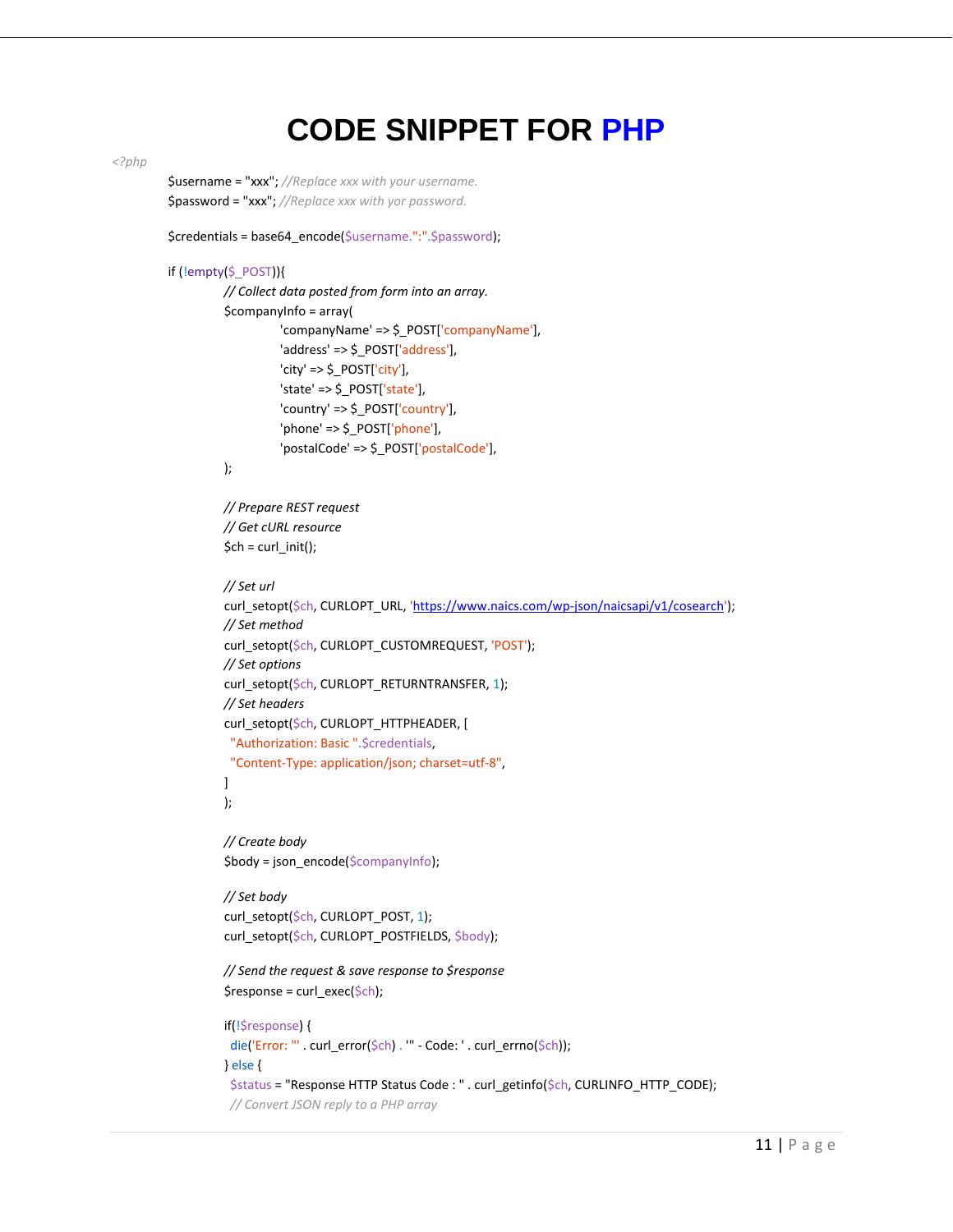```
$respArray = json_decode($response, true);
                   // Build HTML output
                   $htmlContent = "<ul>";
                   foreach ($respArray as $section=>$sectionArray){
                             $htmlContent .= "<li><h4>";
                             $htmlContent .= $section;
                             $htmlContent .= "</h4>";
                             $htmlContent .= "<ul>";
                             foreach ($respArray[$section] as $key=>$value){
                                      $htmlContent .= "<li>";
                                      $htmlContent .= $key.": <strong>".$value."</strong>";
                                      $htmlContent = "</li>";
                             }
                             $htmlContent .= "</ul></li>";
                   }
                   $htmlContent .= "</ul>";
                  }
                  // Close request to clear up some resources
                  curl_close($ch);
         }
?>
<!DOCTYPE html>
<html lang="en">
         <head>
                  <meta charset="UTF-8">
                  <title>NAICS Association API Sample Code</title>
         </head>
         <body>
                  <h1>NAICS Association API Sample Page</h1>
                  <form method="post">
                            Company name*:<br>
                            <input type="text" name="companyName" required><br>
                            Address:<br>
                            <input type='text' name='address'><br>
                            City:<br>
                            <input type='text' name='city'><br>
                            State*:<br>
                            <input type='text' name='state' required><br>
                            Country*:<br>
                            <input type='text' name='country' required><br>
                            Phone:<br>
                            <input type='text' name='phone'><br>
                            Postal Code:<br>
                            <input type='text' name='postalCode'><br>
                            <input type='submit' value='Submit'>
                  </form>
                  <p><?php echo $status; ?></p>
                  <?php echo $htmlContent; ?>
         </body>
```

```
</html>
```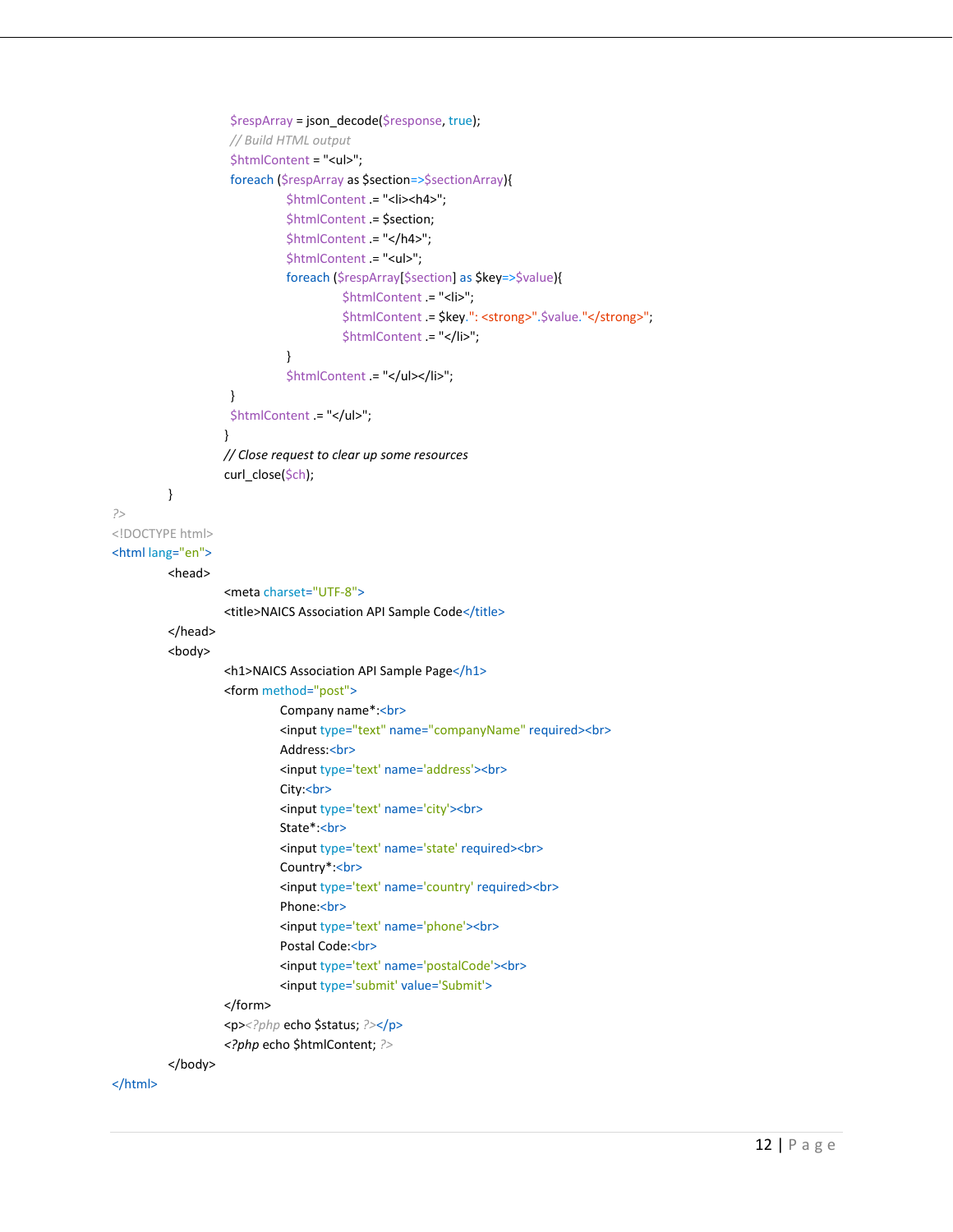# <span id="page-12-0"></span>**CODE SNIPPET FOR ASP**

*<%*

if Request.Form("go")=1 then username=Request.Form("User") password=Request.Form("pwd")

#### end if

*%>* <!DOCTYPE html>

### <html lang="en">

<head>

```
<meta charset="UTF-8">
                  <title>NAICS Association API Sample Code</title>
                  <script src="https://code.jquery.com/jquery-3.2.1.min.js" integrity="sha256-
hwg4gsxgFZhOsEEamdOYGBf13FyQuiTwlAQgxVSNgt4=" crossorigin="anonymous"></script>
                  <script type="text/javascript">
                           $(document).ready(function(){
                                     $("#searchForm").submit(function(e){
```
e.preventDefault();

```
// The username and password below will be saved in clear text and available 
to anybody who has access to the source code of this page.
                                                // This sample code is for testing and demonstration purposes only. Passwords 
and usernames should never be stored this way on
                                                // a page that can be accessed in any way by users who are not trusted.
                                                var username = "<%=username%>"; //replace with your Username
                                                var password = "<%=password%>"; //replace with your password
                                                var form = \frac{\xi \text{this}}{\xi};
                                                searchFormData = form.serializeArray();
                                                var htmlContent = "";
                                                // send ajax
                                                jQuery.ajax({
                                                  url: "https://www.naics.com/wp-json/naicsapi/v1/cosearch",
                                                  type: "POST",
                                                  headers: {
                                                     "Authorization": "Basic " + btoa(username + ":" + password),
                                                     "Content-Type": "application/json; charset=utf-8",
                                                  },
                                                  contentType: "application/json",
                                                  data: JSON.stringify(convertFormData(searchFormData))
                                                })
                                                 .done(function(naicsResponse, textStatus, jqXHR) {
                                                  $( "#requestStatus" ).html("HTTP Request Succeeded: " + jqXHR.status);
                                                          $.each(naicsResponse, function(section, items){
                                                                    htmlContent += "<li><h4>";
                                                                    htmlContent += section;
                                                                    htmlContent += "</h4>";
                                                                    htmlContent += "<ul>";
                                                                    $.each (items, function(key, item){
```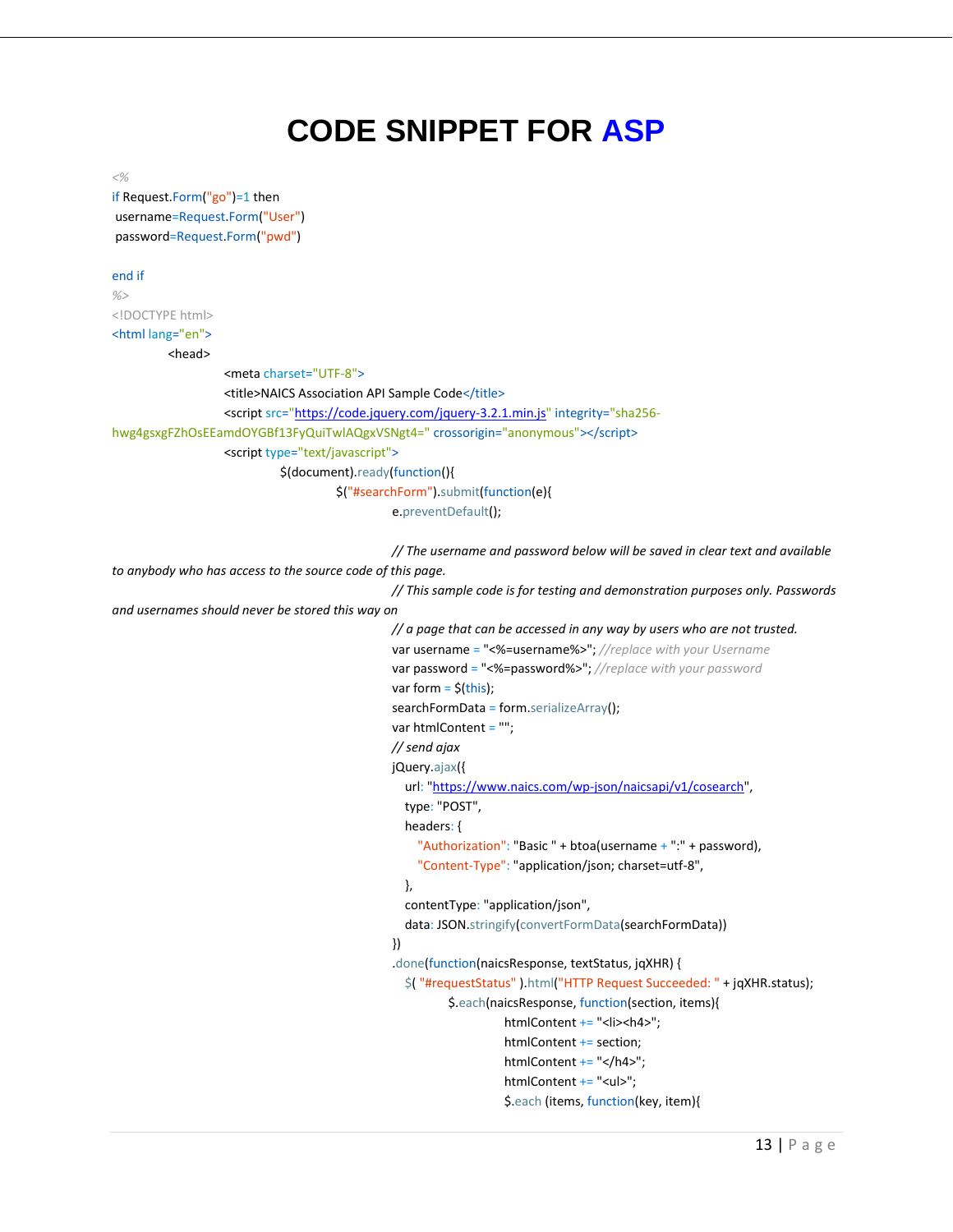```
htmlContent += "<li>";
                                                                              htmlContent += key + ": <strong>" + item +
"</strong>";
                                                                              htmlContent += "</li>";
                                                                    });
                                                           htmlContent += "</ul></li>";
                                                          });
                                                          $( "#responseList" ).html(htmlContent);
                                                })
                                                .fail(function(jqXHR, textStatus, errorThrown) {
                                                          $( "#requestStatus" ).html("HTTP Request Failed: " + jqXHR.status);
                                                          var failResponse = JSON.parse(jqXHR.responseText);
                                                          $.each(failResponse, function(key, item){
                                                                    if (key != "data"){
                                                                              htmlContent += "<li>";
                                                                              htmlContent += key + ": <strong>" + item +
"</strong>";
                                                                              htmlContent += "</li>";
                                                                    }
                                                          });
                                                          $( "#responseList" ).html(htmlContent);
                                                })
                                                 .always(function() {
                                                          // Clear form entries and reset default values after everything else 
has completed.
                                                  $('#searchForm').trigger("reset");
                                                });
                                      });
                             });
                             // Put form data into array that can converted into JSON
                             function convertFormData(data) {
                                       var unindexed array = data;
                                       var indexed \arctan\left\{\right\};$.map(unindexed_array, function(n, i) {
                                                indexed array[n['name']] = n['value'].});
                                       return indexed_array;
                             }
                   </script>
         </head>
         <body>
                   <h1>NAICS Association API Sample Page</h1>
<%
if Request.Form("go")<>"1" then
 Response.Write("<form name=Credentials action=""ajaxAPI.asp"" method=post><input type=hidden name=go value=""1"">")
 Response.Write("<table><tr>><td align=right>User:</td><td><input type=password name=User size=50></td></tr>")
```
Response.Write("<table><tr>><td align=right>Password:</td><td><input type=password name=pwd size=50></td></tr>") Response.Write("<table><tr><td align=right></td><td><input type=submit value=""Go""></td></tr></table></form>") else

<form id="searchForm" method="post">

*%>*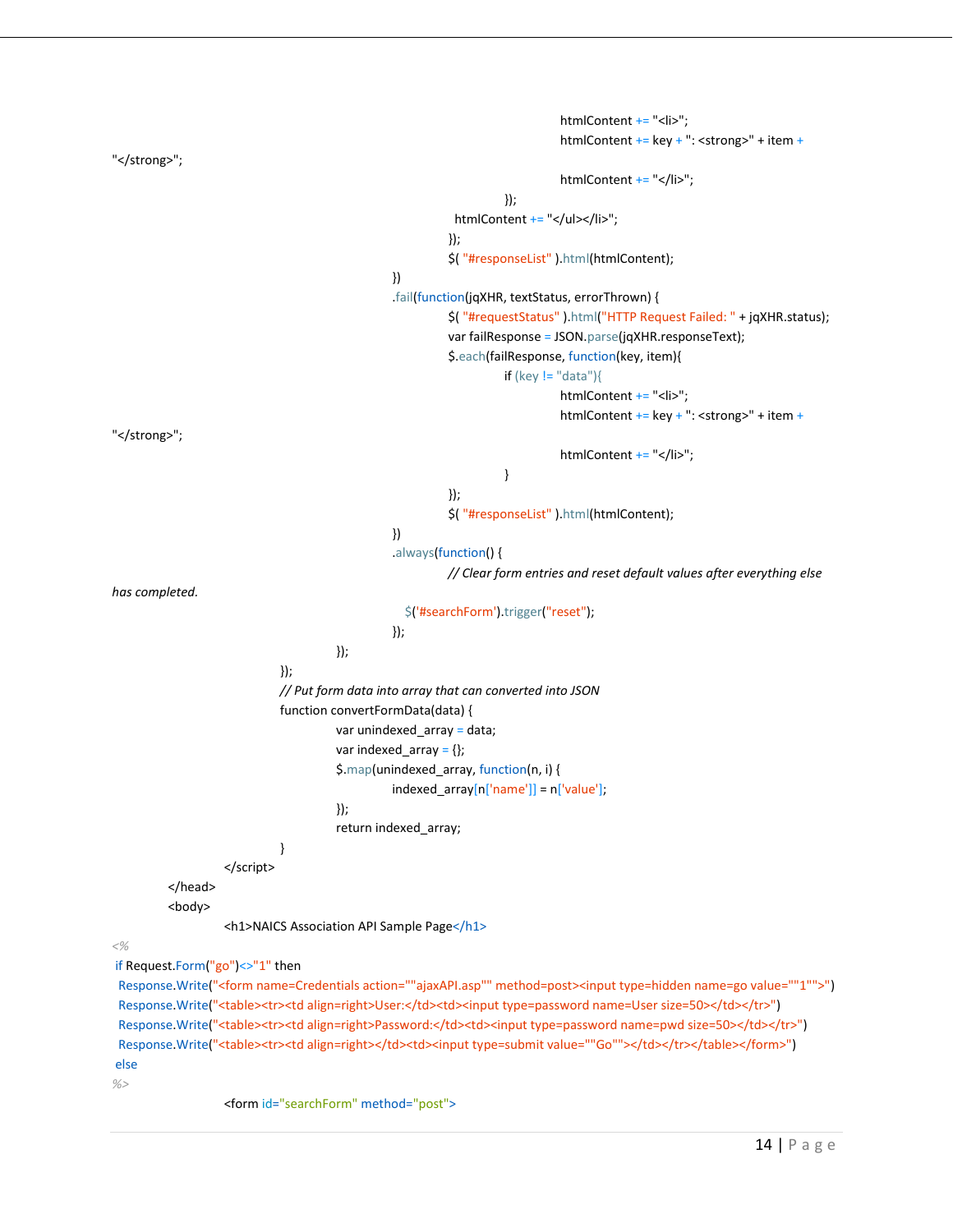|              |  |  | Company name*:<br>                                      |
|--------------|--|--|---------------------------------------------------------|
|              |  |  | <input name="companyName" required="" type="text"/><br> |
|              |  |  | Address:<br>                                            |
|              |  |  | <input name="address" type="text"/><br>                 |
|              |  |  | City:<br>                                               |
|              |  |  | <input name="city" type="text"/><br>                    |
|              |  |  | State*:<br>                                             |
|              |  |  | <input name="state" required="" type="text"/><br>       |
|              |  |  | Country*:<br>                                           |
|              |  |  | <input name="country" required="" type="text"/><br>     |
|              |  |  | Phone:<br>                                              |
|              |  |  | <input name="phone" type="text"/><br>                   |
|              |  |  | Postal Code:<br>                                        |
|              |  |  | <input name="postalCode" type="text"/><br>              |
|              |  |  | <input id="submitBtn" type="submit" value="Submit"/>    |
|              |  |  |                                                         |
| $<\!\%$      |  |  |                                                         |
| end if<br>%> |  |  |                                                         |
|              |  |  | <p id="requestStatus"></p>                              |
|              |  |  | <ul id="responseList"></ul>                             |
|              |  |  |                                                         |
|              |  |  |                                                         |
|              |  |  |                                                         |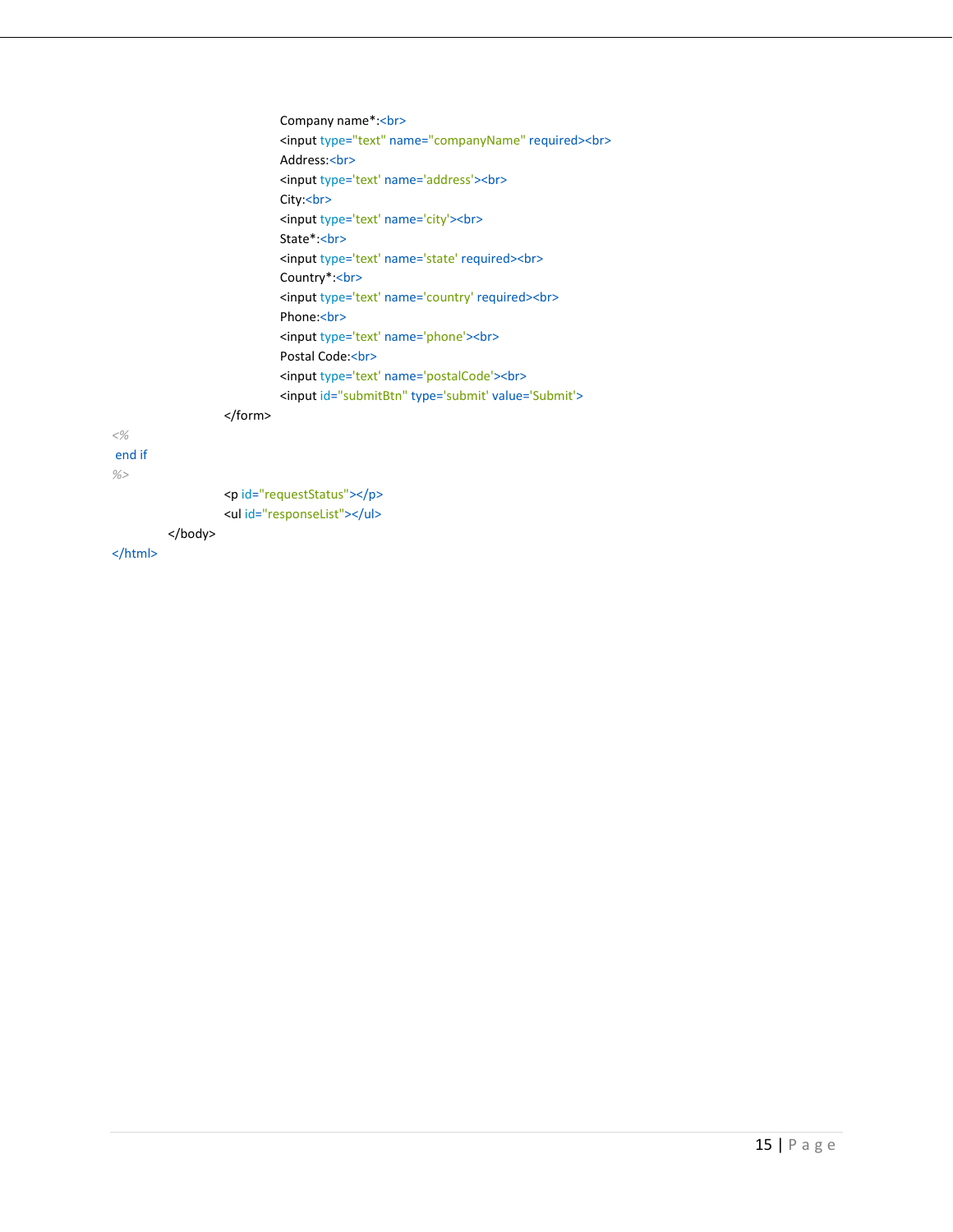# <span id="page-15-0"></span>**CODE SNIPPET FOR JavaScript with jQuery**

```
<!DOCTYPE html>
<html lang="en">
         <head>
                   <meta charset="UTF-8">
                   <title>NAICS Association API Sample Code</title>
                   <script src="https://code.jquery.com/jquery-3.2.1.min.js" integrity="sha256-
hwg4gsxgFZhOsEEamdOYGBf13FyQuiTwlAQgxVSNgt4=" crossorigin="anonymous"></script>
                   <script type="text/javascript">
                             $(document).ready(function(){
                                      $("#searchForm").submit(function(e){
                                                e.preventDefault();
                                                // The username and password below will be saved in clear text and available 
ot anybody who has access to the source code of this page.
                                                // This sample code is for testing and demonstration purposes only. Passwords 
and usernames should never be stored this way on
                                                // a page that can be accessed in any way by users who are not trusted.
                                                var username = "xxx"; // Replace xxx with your username.
                                                var password = "xxx"; // Replace xxx with yor password.
                                                var form = \frac{\xi}{\text{this}};
                                                searchFormData = form.serializeArray();
                                                var htmlContent = "";
                                                // send ajax
                                                jQuery.ajax({
                                                  url: "https://www.naics.com/wp-json/naicsapi/v1/cosearch",
                                                  type: "POST",
                                                  headers: {
                                                     "Authorization": "Basic " + btoa(username + ":" + password),
                                                     "Content-Type": "application/json; charset=utf-8",
                                                  },
                                                  contentType: "application/json",
                                                  data: JSON.stringify(convertFormData(searchFormData))
                                                })
                                                .done(function(naicsResponse, textStatus, jqXHR) {
                                                  $( "#requestStatus" ).html("HTTP Request Succeeded: " + jqXHR.status);
                                                          $.each(naicsResponse, function(section, items){
                                                                   htmlContent += "<li><h4>";
                                                                   htmlContent += section;
                                                                   htmlContent += "</h4>";
                                                                    htmlContent += "<ul>";
                                                                    $.each (items, function(key, item){
                                                                             htmlContent += "<li>";
                                                                             htmlContent += key + ": <strong>" + item +
"</strong>";
                                                                             htmlContent += "</li>";
                                                                    });
                                                           htmlContent += "</ul></li>";
                                                          });
                                                          $( "#responseList" ).html(htmlContent);
                                                })
                                                .fail(function(jqXHR, textStatus, errorThrown) {
                                                          $( "#requestStatus" ).html("HTTP Request Failed: " + jqXHR.status);
                                                          var failResponse = JSON.parse(jqXHR.responseText);
```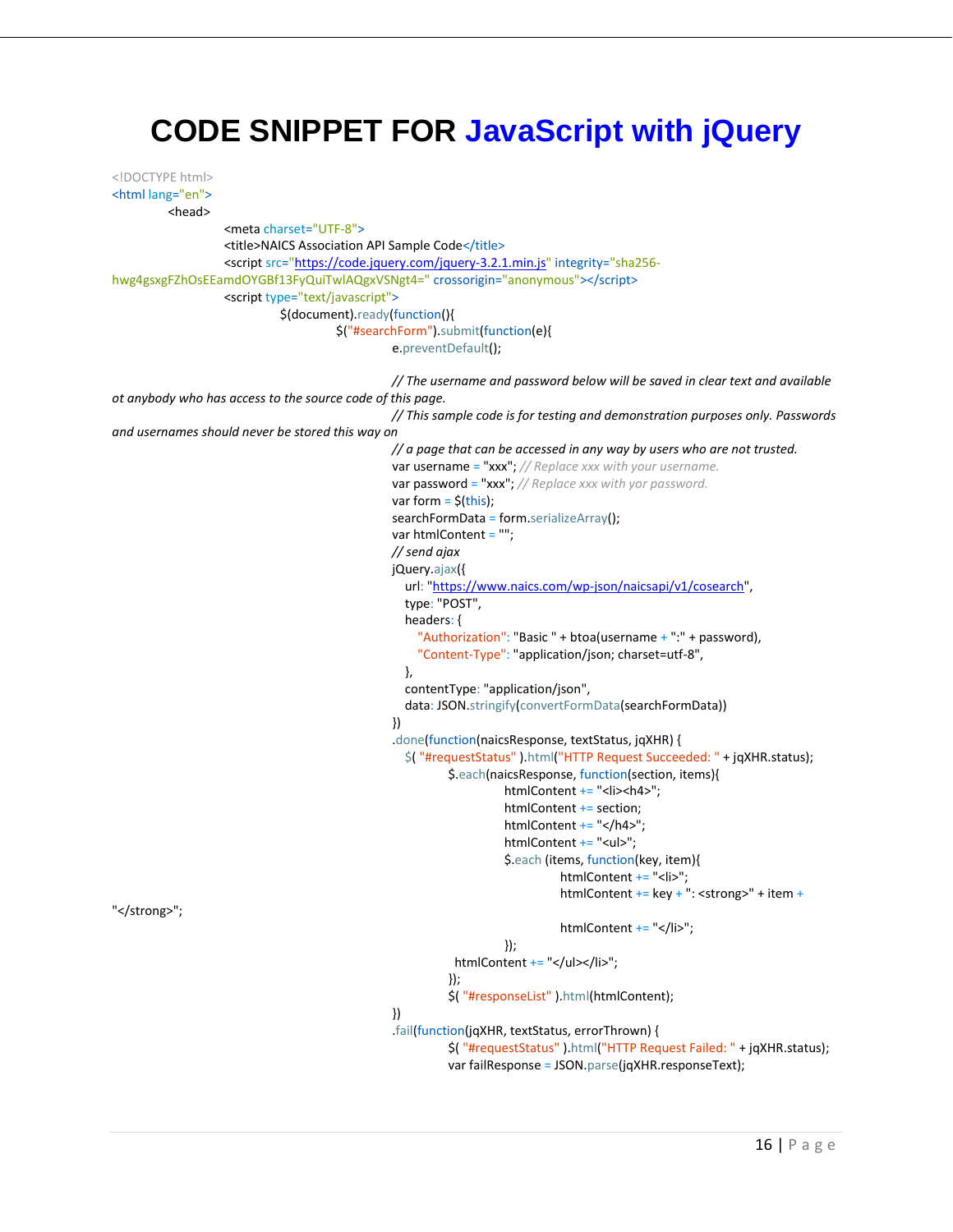```
$.each(failResponse, function(key, item){
                                                                   if (key != "data"){
                                                                            htmlContent += "<li>";
                                                                            htmlContent += key + ": <strong>" + item +
"</strong>";
                                                                            htmlContent += "</li>";
                                                                   }
                                                         });
                                                         $( "#responseList" ).html(htmlContent);
                                               })
                                                .always(function() {
                                                         // Clear form entries and reset default values after everything else 
has completed.
                                                  $('#searchForm').trigger("reset");
                                               });
                                      });
                            });
                            // Put form data into array that can converted into JSON
                            function convertFormData(data) {
                                      var unindexed_array = data;
                                      var indexed_array = \{\};$.map(unindexed_array, function(n, i) {
                                               indexed_array[n['name']] = n['value'];
                                      });
                                      return indexed_array;
                            }
                   </script>
         </head>
         <body>
                   <h1>NAICS Association API Sample Page</h1>
                   <form id="searchForm" method="post">
                            Company name*:<br>
                            <input type="text" name="companyName" required><br>
                            Address:<br>
                            <input type='text' name='address'><br>
                            City:<br>
                            <input type='text' name='city'><br>
                            State*:<br>
                            <input type='text' name='state' required><br>
                            Country*:<br>
                            <input type='text' name='country' required><br>
                            Phone:<br>
                            <input type='text' name='phone'><br>
                            Postal Code:<br>
                            <input type='text' name='postalCode'><br>
                            <input id="submitBtn" type='submit' value='Submit'>
                   </form>
                   <p id="requestStatus"></p>
                   <ul id="responseList"></ul>
         </body>
```

```
</html>
```